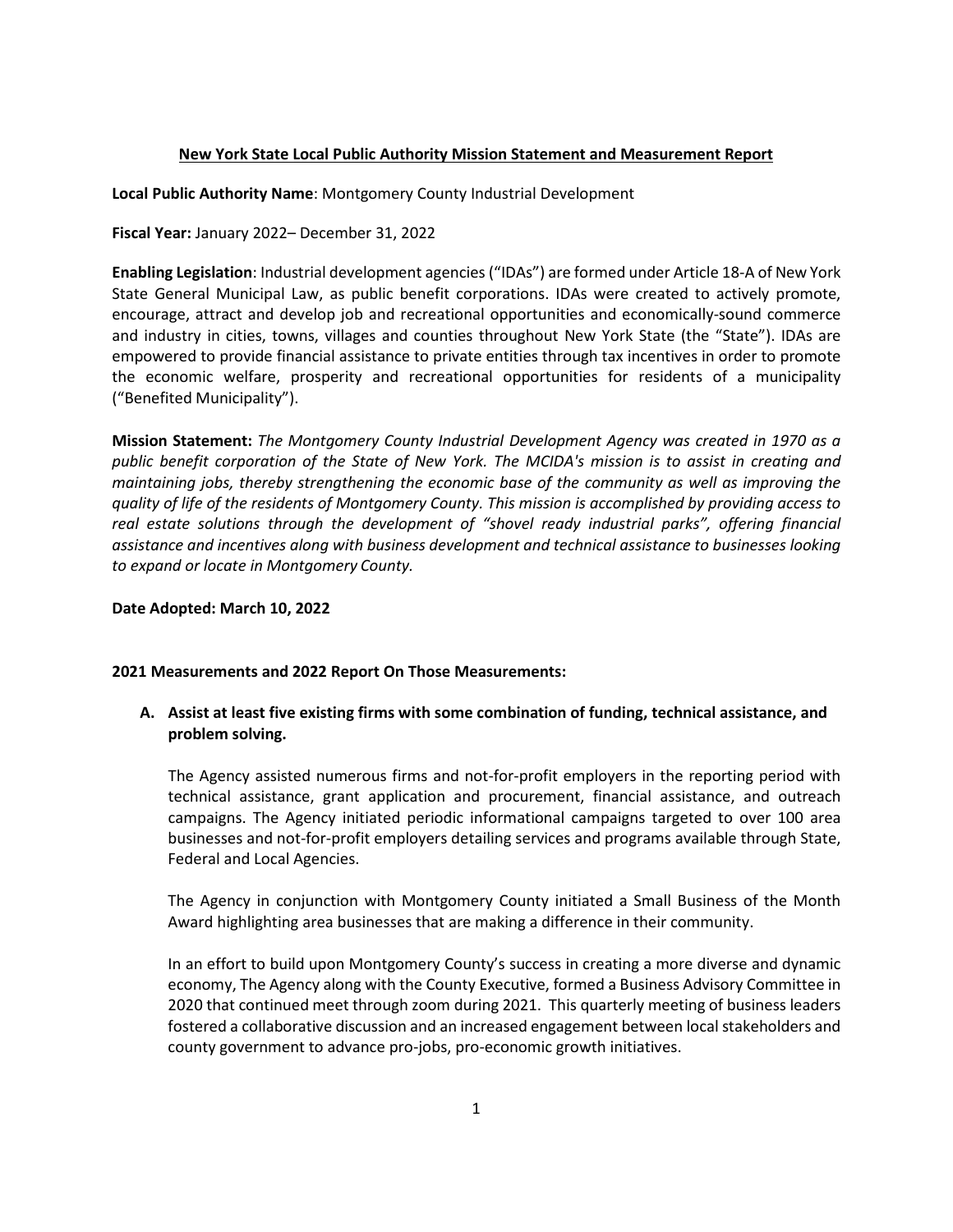## **B. Through some combination of funding, technical assistance, and problem solving secure new Job Creation and Capital Investment Commitments.**

Cookies from Brooklyn, Inc. **–** The Agency processed a loan through the County's Revolving Loan Fund for Cookies from Brooklyn Inc., a company that is selling its breads and cookies in Amsterdam. Cookies from Brooklyn wholesales its products to states throughout the northeast, mid-atlantic and midwest regions, while continuing to look to expand. Six jobs will be created over the next three years.

DAIM Logistics Expansion – The Agency authorized the sale of approximately 4.14 acres of land in the Glen Canal View Business Park to 131 Riverside LLC, to be utilized for future expansion of the DAIM Logistics existing operations in the park.

Eisenadler Brauhaus, LLC – In August, Eisenadler Brauhaus, LLC, officially opened its doors. The proprietors worked with the Agency, through the County's Revolving Loan Fund, back in 2020, to procure funding to officially launch its brewery operations and to purchase equipment, including the fermentation tanks. The first microbrewery in the county is located on Route 5, in the Village of Nelliston.

National Grid Grant – The Agency, on behalf of the City of Amsterdam, applied for and was awarded through National Grid's Strategic Economic Development Outreach Program for marketing funds to be used by the City of Amsterdam. This \$135,000 grant award will be matched for a marketing initiative to properly position the County and the City for future economic and job development initiatives. This is to help amplify the work being done surrounding the successful Downtown Revitalization Initiative (DRI) award that Amsterdam received in 2018.

County Micro Grant – The County through a grant written by Agency Staff received a New York State Office of Homes & Community Renewal's Community Development Block Grant award in the amount of \$300,000 for a microenterprise grant program. Following two successful Ag Micro rounds, this third round will be open to all small businesses, including agricultural businesses. The microenterprise program targets start-up and expanding businesses throughout the boundaries of Montgomery County. The program provides much needed working capital and financing, in order to get these businesses off of the ground or allowing them to get to the next level of economic prosperity. These grants are typically ranging from \$5,000 - \$25,000 for start-up or expansion projects. The funding aims to benefit low- and moderate-income individuals and their families and to create jobs in the county. There were 24 applications from small businesses received by the department and those applications will be reviewed and decision will be made on funding in 2022.

# **C. Work cooperatively with local governments and school districts to further economic development progress.**

In 2021, the Agency worked with various municipalities on a variety of strategic initiatives and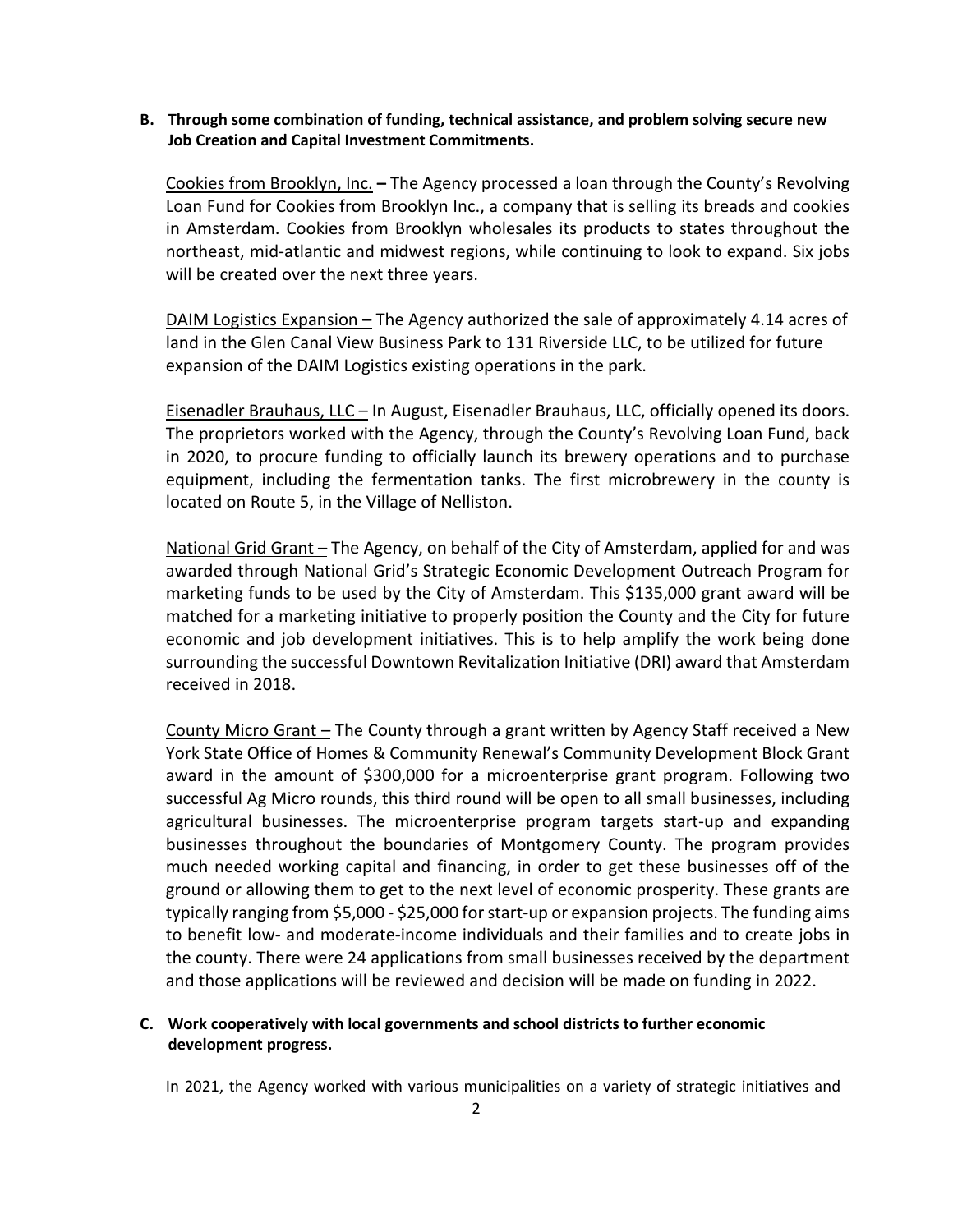projects. Projects ranged from community development projects to private sector initiatives which and some are highlighted here.

EPA Assessment Grant- In 2020, the County was awarded a \$300,000 Community Wide Hazardous Substances Assessment grant that through the Environmental Protection Agency that is being administered by the Staff of the Agency. In 2021, a consultant was hired and work began on Phase I and Phase II studies on four strategic redevelopment sitesin the City of Amsterdam and Villages of Canajoharie and St. Johnsville.

Potable Water Supply Study – The Agency, in collaboration with Montgomery County, hired an engineering firm to evaluate three existing wells in the Glen Canal View Business Park for the potential use as a potable water supply, which could potentially serve the tenants in the park, as well as the county's Public Safety Facility.

County Shared Services Facility – The Agency authorized the sale of approximately 20 acres of land to Montgomery County for the purposes of constructing a shared services facility, which would be used by the Montgomery County Department of Public Works and the Montgomery County Business Development Center for their operations.

# **D. Continue to focus on Exit 29 Redevelopment Project by applying for additional grant opportunities a well as implement the work plans associated with the grants received to date on the project.**

Progress continued at the Exit 29 Redevelopment Site, in Canajoharie, with investors from E29 Labs entering into a purchase-and-sale agreement on a portion of the former Beech-Nut Foods plant. Under the terms of the agreement with E29 Labs, Montgomery County received a nonrefundable deposit against a \$550,000 purchase price for the land encompassing their portion of the site. E29 Labs is a team of experienced commercial cannabis production professional that are poised to capitalize on the recent legalization of the industry by the state of New York. This announcement had the potential to realize significant private investment by the company, as well as the creation of job opportunities and additionally generate critical new revenue streams for the county, as well as the Village and Town of Canajoharie. Redevelopment of the Exit 29 site continues to be a centralized focus of the county's Economic Development office and the Agency, more than 10 years since the site became vacant.

#### **E. Continue Implementing the Marketing on behalf of the County to further the Agency's Mission**

In 2021, the Agency hired Camoin Associates, Inc. to start development of the Montgomery County Business Attraction Blueprint. The Blueprint actually began as the Montgomery County Economic Development Strategy as a plan to conduct a strategic plan to identify an industry cluster for the economic development of Montgomery County. The proposal received an award from the Consolidated Funding Application (CFA) announcements, in 2019. Following the onset of the pandemic, the scope of the Montgomery County Blueprint shifted slightly to contain many of the same elements sought after in the original proposal, but also to include the analysis of the county's current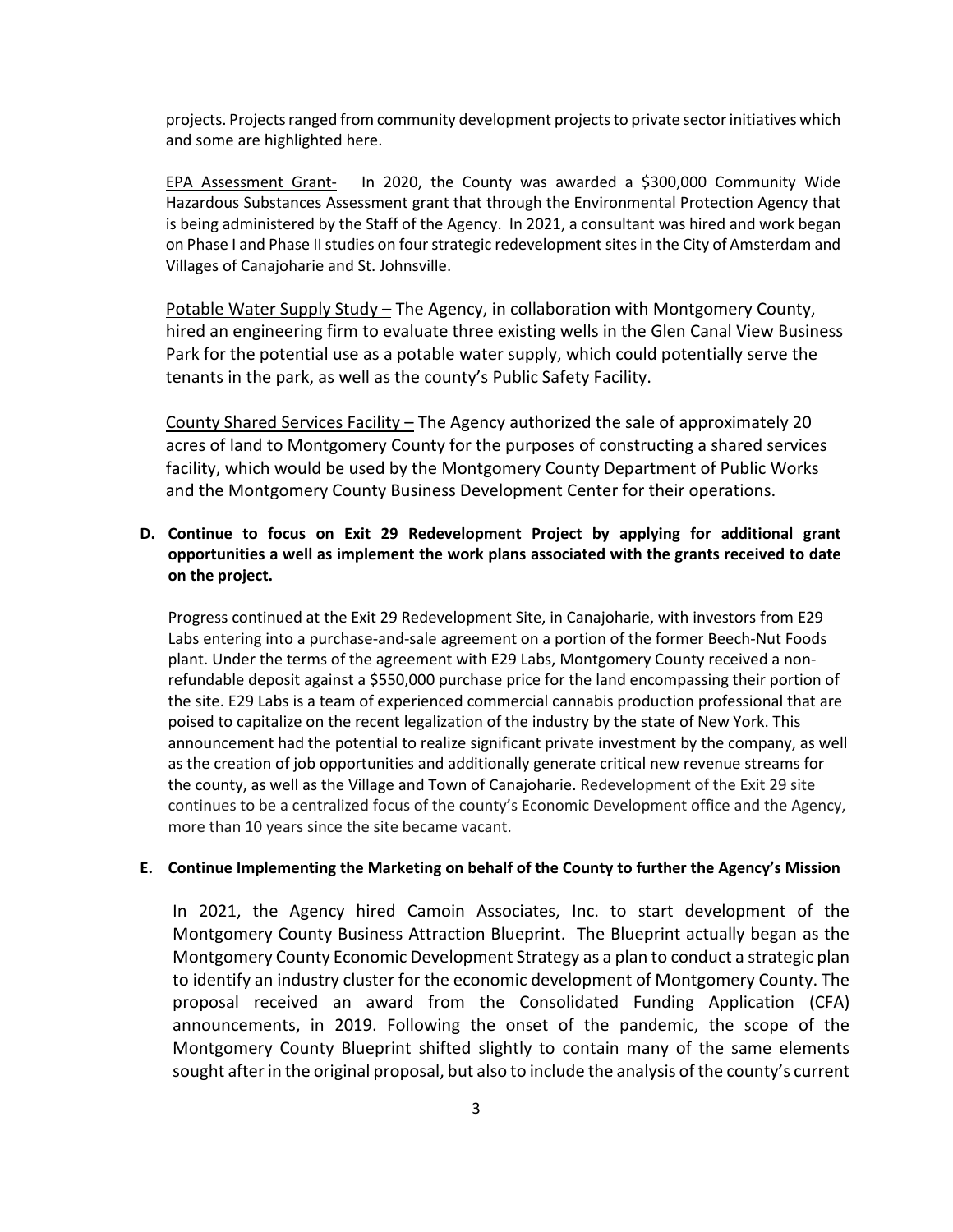economic situation, identifying workforce and demographics, and to provide an assessment of the current and emerging industries that are suited for Montgomery County. Whereas, the original proposals was an overarching strategy, this new scope closed in on a specific industry and prepared a detailed plan for a micro-economic development project. Camoin Associates was hired in the summer to develop and deliver the Montgomery County Business Attraction Blueprint. Included in this document will be, but not limited to, a Labor Market Analysis, a SWOT Analysis and a Targeted Industry Analysis. In addition to the ESD grant award, the Agency also received a National Grid award, in September, for a grant from the Strategic Economic Development Outreach program to additionally offset the costs of this initiative. This plan will not only provide an economic assessment of the county and the surrounding regions, but also help implement a plan of action that will produce tangible results for Montgomery County.

### **2022 Measurements:**

- A. Assist at least five existing firms with some combination of funding, technical assistance, and problem solving.
- B. Through some combination of funding, technical assistance, and problem solving secure new Job Creation and Capital Investment Commitments.
- C. Work cooperatively with local governments and school districts to further economic development progress.
- D. Continue to focus on the Exit 29 Redevelopment Project by implementing the work plans associated with the grants received to date on the project.
- E. Continue Implementing Marketing on behalf of the County to further the Agency's mission.

**Authority Stakeholder(s):** Authority Stakeholders include the following: (A) The Montgomery County Legislature (B) The residents of Montgomery County, (C) The businesses located or intending to locate in the County, (D) School districts located within the County, (E) the State of New York, and (F) local workforce.

**Authority Beneficiaries:** The residents, businesses and taxing jurisdictions of Montgomery County

**Authority Customers:** The Business and Not-for-Profit establishments of Montgomery County

**Authority self-evaluation of prior year performance** (based upon established measurements): To Be provided by March 31, 2023 related to 2022 performance.

### **Governance Certification:**

1. Have the Board Members acknowledged that they have read and understood the mission of the public authority?

Yes

2. Who has the power to appoint management of the public authority?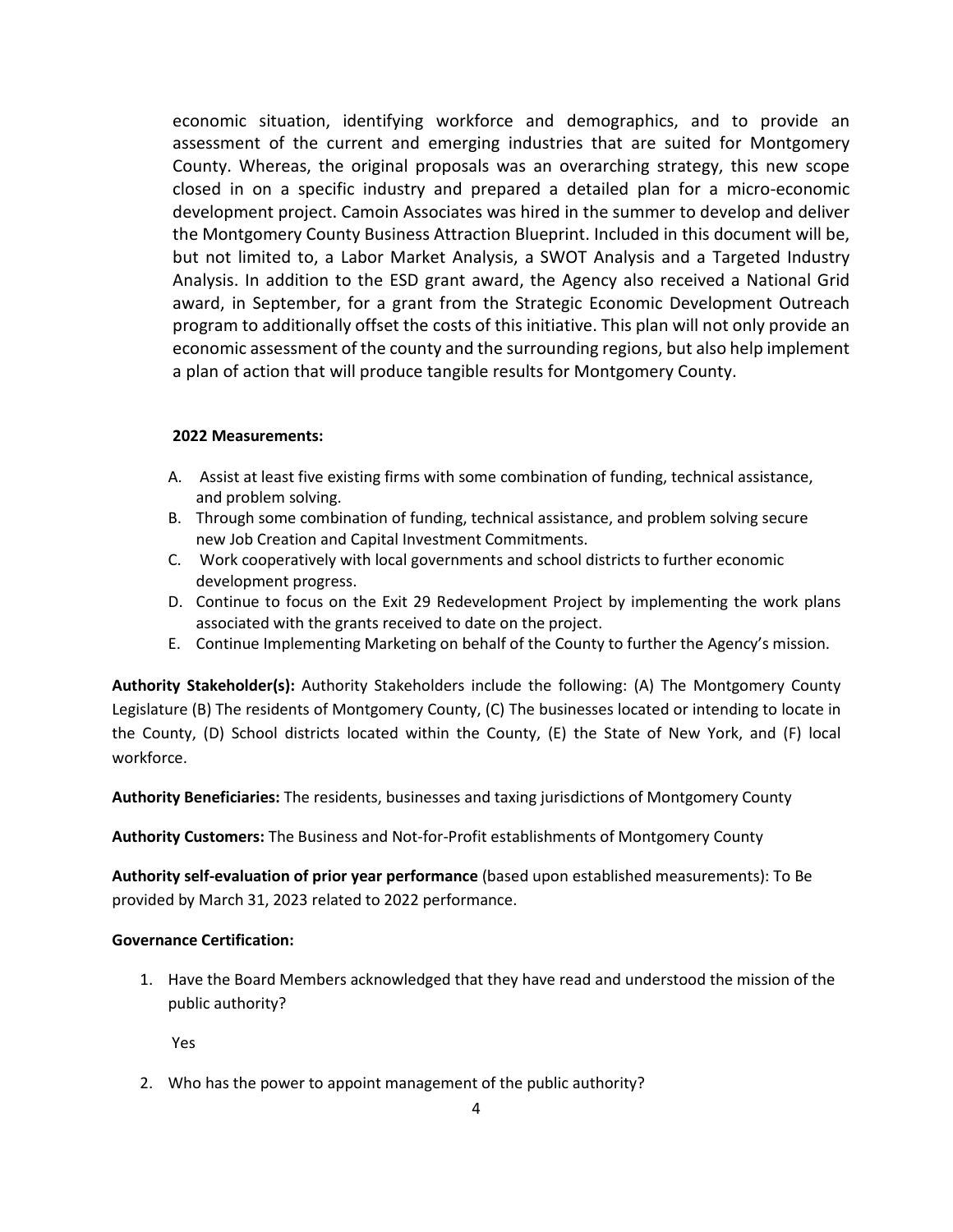The Board Members

3. If the Board appoints management, do you have a policy you follow when appointing the management of the public authority.